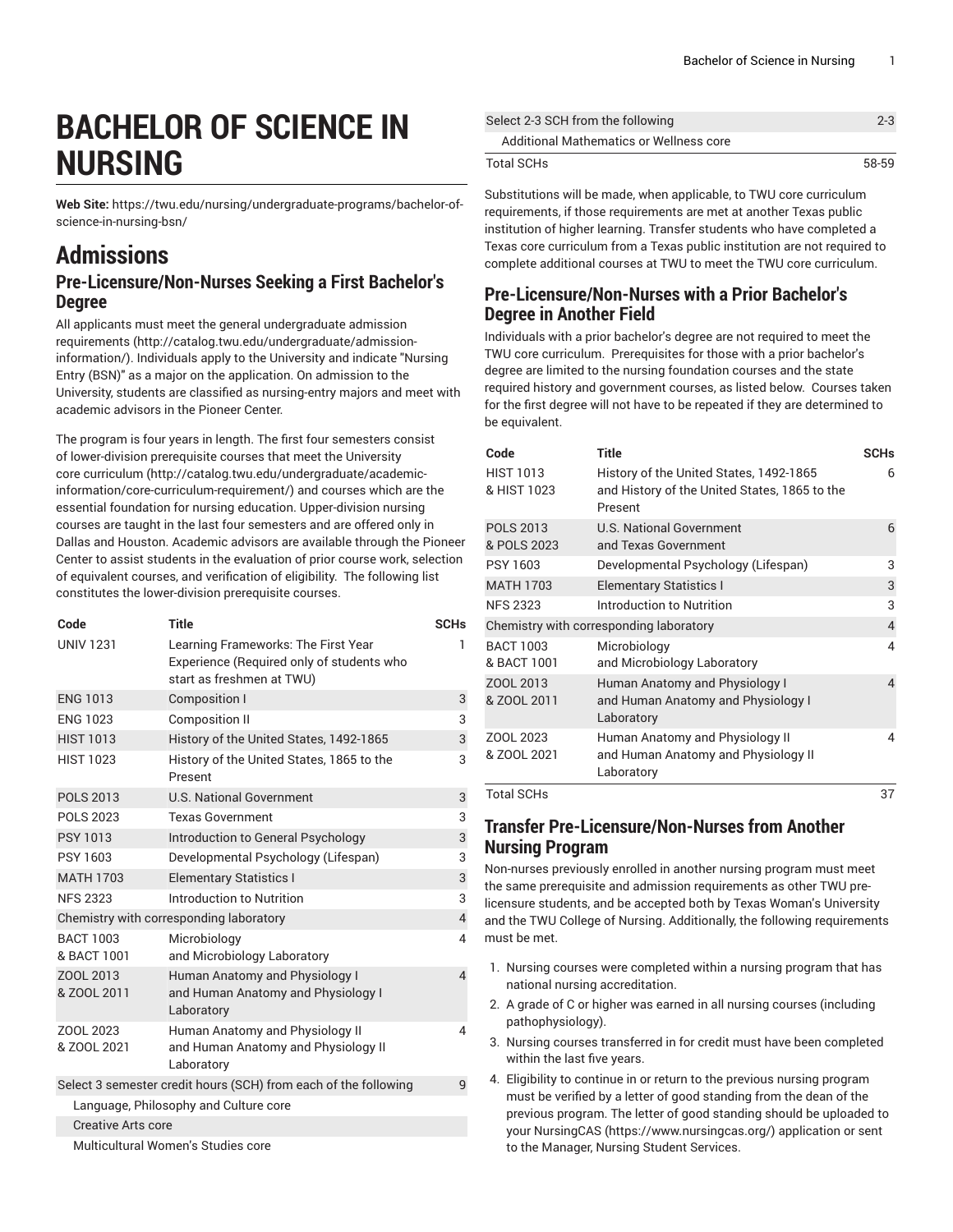- 5. Applicants must submit to the College of Nursing a course syllabus for each completed nursing course for evaluation. If the course(s) is/ are determined to be equivalent to TWU nursing courses, credit may be granted.
- 6. At least 30 of the last 62 SCH have to be completed at TWU for a degree from TWU.
- 7. A minimum of 45 SCH has to be completed at TWU to graduate with honors.
- 8. Successful completion of a minimum of 25% of the total SCH required for the degree must be taken at TWU.
- 9. If a transfer student has not been enrolled in a nursing program for more than one year, placement test(s) and clinical skills assessment may be required to determine the level of entry into the nursing program.

#### **Application for Upper-Division Nursing: Pre-Licensure/ Non-Nurses**

Only students accepted to the College of Nursing may enroll in upperdivision nursing courses. Class space in nursing courses is limited and admission to the College of Nursing is competitive. Admission to the upper-division nursing program is based on a Holistic admissions process to include grade point averages for prerequisite coursework, admission assessment test scores, and the faculty's evaluation of responses submitted to all sections of the admissions application, including short answers to questions posed to applicants about their leadership experiences and self-assessment of their personal traits of caring/compassion and resilience. Preferential consideration will be given to students who have completed 32 or more SCH of the required non-nursing lower-division courses at TWU. A prior degree is considered favorably.

To be eligible to be considered for progression into upper-division (3000-4000 level) nursing courses, students must have:

- 1. been admitted to TWU using the Texas Common Online application. Students completing prerequisites at another institution should submit all TWU general admission materials at least 6 weeks prior to the upper-division nursing application deadlines. Official transcripts of courses taken to date during the semester of application to TWU must be sent to the Office of Admissions.
- 2. successfully completed the following 25 SCH of nursing foundation courses by the nursing application deadline: Anatomy & Physiology I, with lab; Anatomy & Physiology II, with lab; Microbiology, with lab; Chemistry, with lab; Developmental Psychology; Nutrition; and Statistics;
- 3. successfully completed an additional 21 SCH of core requirements for a total of 46 completed SCH of prerequisite courses by the nursing application deadline (first bachelor's degree students only);
- 4. completed all remaining lower-division prerequisite courses, with the exception of Multicultural Women's Studies, before beginning the nursing courses;
- 5. a minimum grade of C in anatomy and physiology, chemistry, and microbiology including all labs. Anatomy and physiology prerequisites must be the courses offered for science majors.
- 6. a minimum cumulative GPA **AND** a nursing prerequisite GPA of at least 3.0 on the required non-nursing lower-division courses. If a course is taken more than once, the most recent grade received will be counted in calculating the GPA. Other courses that an applicant may have taken are not calculated in the GPA for admission. Students with guaranteed admission are required to have a 3.5 GPA.

*(Note: The nursing prerequisite courses are as follows: Any collegelevel Chemistry with lab, Microbiology (BACT 1003) with lab (BACT 1001), Human Anatomy and Physiology I (ZOOL 2013 and ZOOL 2011), Human Anatomy and Physiology II (ZOOL 2023) with lab (ZOOL 2021), Introduction to Nutrition (NFS 2323), Developmental Psychology (PSY 1603), and Elementary Statistics I (MATH 1703).*

- 7. successfully passed the required nursing entrance exam (TEAS). The TEAS must be taken with scores uploaded to your [NursingCAS](https://www.nursingcas.org/) [\(https://www.nursingcas.org/](https://www.nursingcas.org/)) application by the nursing application deadline. See our entrance exam policy on the TEAS [Testing](https://twu.edu/nursing/teas-testing-at-twu/) at TWU [webpage](https://twu.edu/nursing/teas-testing-at-twu/) (<https://twu.edu/nursing/teas-testing-at-twu/>).
- 8. submitted a complete application for upper-division nursing through [NursingCAS](http://www.nursingcas.org/) ([http://www.nursingcas.org/\)](http://www.nursingcas.org/), including application fee, to the College of Nursing by the application deadline.
- 9. submitted the background check through College of Nursing approved vendor (e.g. Castlebranch). In order to be admitted students must have a clean background check.
- 10. **Applicants are highly encouraged to schedule a prospective student advising appointment in the Pioneer Center or attend an information session prior to applying to discuss admissions requirements and how to apply.**

### **Application Deadlines**

College of Nursing applications for upper-division nursing must be received by the following yearly dates in order to be considered for admission:

- **February 1,** to begin nursing coursework in a Fall semester
- **August 15,** to begin nursing coursework in a Spring semester

### **Eligibility for Licensure as a Registered Nurse**

Upon admission to upper-division courses in the College of Nursing, each student is required to review specific rules and regulations of the Texas Board of Nursing. Every student is responsible for reading information regarding application for licensure in the state of Texas. The Texas Board of Nursing determines criteria for eligibility for licensure. Students should access the Board of Nursing [website \(http://](http://www.bon.state.tx.us/) [www.bon.state.tx.us/](http://www.bon.state.tx.us/)) to examine the [Nurse Practice Act](https://www.bon.texas.gov/laws_and_rules_nursing_practice_act.asp.html) [\(https://](https://www.bon.texas.gov/laws_and_rules_nursing_practice_act.asp.html) [www.bon.texas.gov/laws\\_and\\_rules\\_nursing\\_practice\\_act.asp.html](https://www.bon.texas.gov/laws_and_rules_nursing_practice_act.asp.html)) and its regulations. Detailed information about critical issues in a student's background may affect eligibility, and the student should contact the Board for information regarding submission of a Declaratory Order. Board approval is required of candidates who apply for the NCLEX-RN examination to be licensed in the state of Texas.

#### **Requirements for Course Enrollment**

Prior to the start of any course within the Upper Division in the College of Nursing the student must provide proof of:

- 1. If applicable, based on the above statement about eligibility to be licensed as a Registered Nurse in the state of Texas, a clearance of a Declaratory Order from the Texas Board of Nursing;
- 2. negative drug testing and a cleared criminal background screening by a company designated by the College of Nursing, as mandated by TWU's clinical partners;
- 3. health insurance as mandated by TWU's clinical partners.
- 4. Professional liability insurance and blood-borne pathogen exposure insurance (covered by course fees) is provided for each student